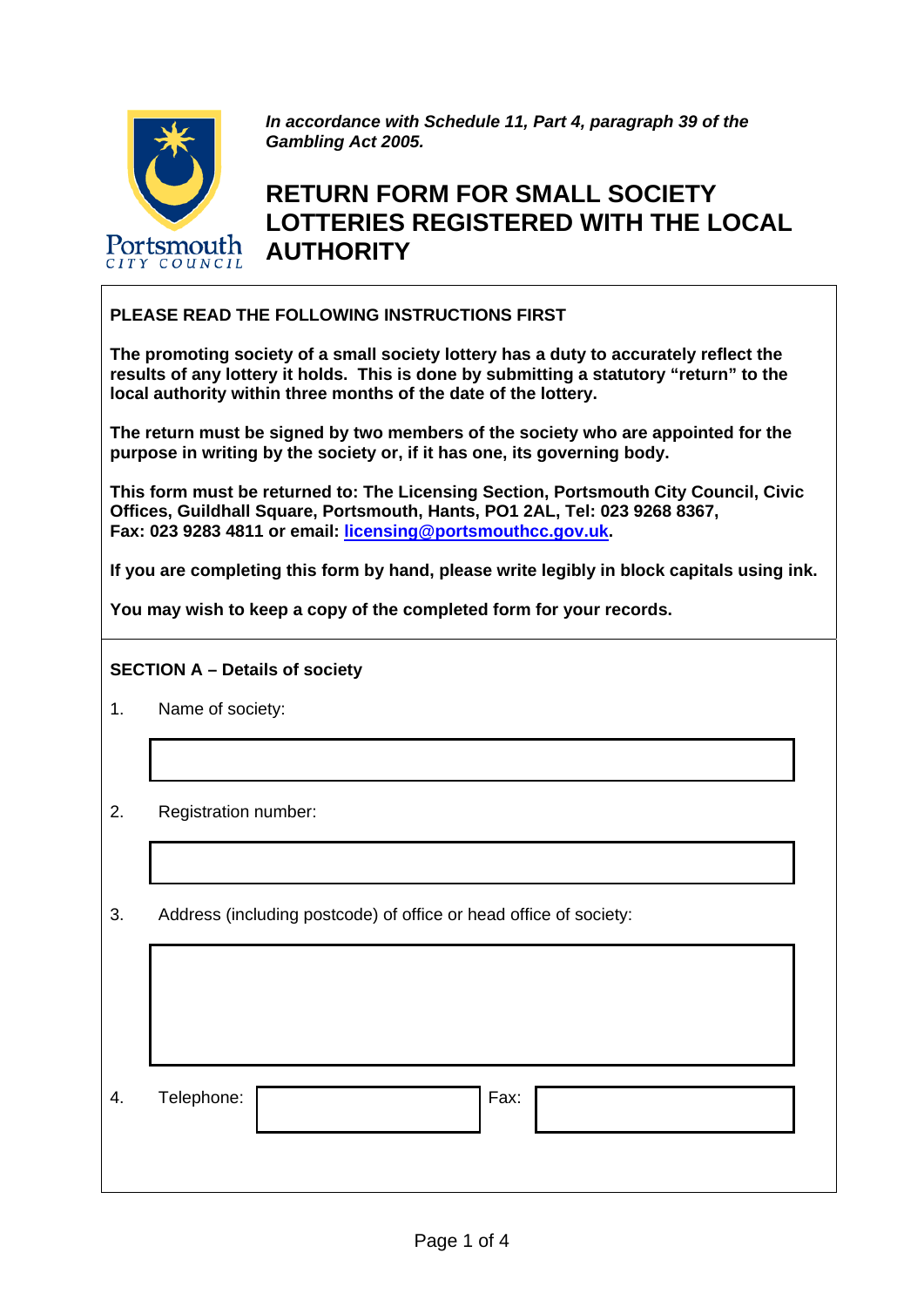| 5.                                          | Email Address:                                          |                                                                                      |  |  |  |  |
|---------------------------------------------|---------------------------------------------------------|--------------------------------------------------------------------------------------|--|--|--|--|
|                                             |                                                         |                                                                                      |  |  |  |  |
| <b>SECTION B - Details of lottery</b>       |                                                         |                                                                                      |  |  |  |  |
| 6.                                          | Dates tickets available:                                | From:<br>To:                                                                         |  |  |  |  |
| 7.                                          | Date of lottery draw:                                   |                                                                                      |  |  |  |  |
| 8.                                          | Number of tickets printed:                              |                                                                                      |  |  |  |  |
| 9.                                          | Number of tickets sold:                                 |                                                                                      |  |  |  |  |
| 10.                                         | Price of individual tickets:<br>£                       |                                                                                      |  |  |  |  |
| <b>SECTION C - Distribution of proceeds</b> |                                                         |                                                                                      |  |  |  |  |
| 11.                                         | Total ticket sales:                                     | £<br>£<br>A<br>$=$                                                                   |  |  |  |  |
|                                             | <b>Less Costs incurred:</b>                             | <b>TOTAL SALES</b>                                                                   |  |  |  |  |
| 12.                                         | Total expenses:                                         | £<br>В<br>£<br>$\equiv$                                                              |  |  |  |  |
| 13.                                         | Total expenses not deducted<br>from proceeds of lottery | <b>TOTAL COSTS</b><br>£                                                              |  |  |  |  |
| 13a                                         |                                                         | Please specify how and where those costs in question 13 (if any) were otherwise met: |  |  |  |  |
|                                             |                                                         |                                                                                      |  |  |  |  |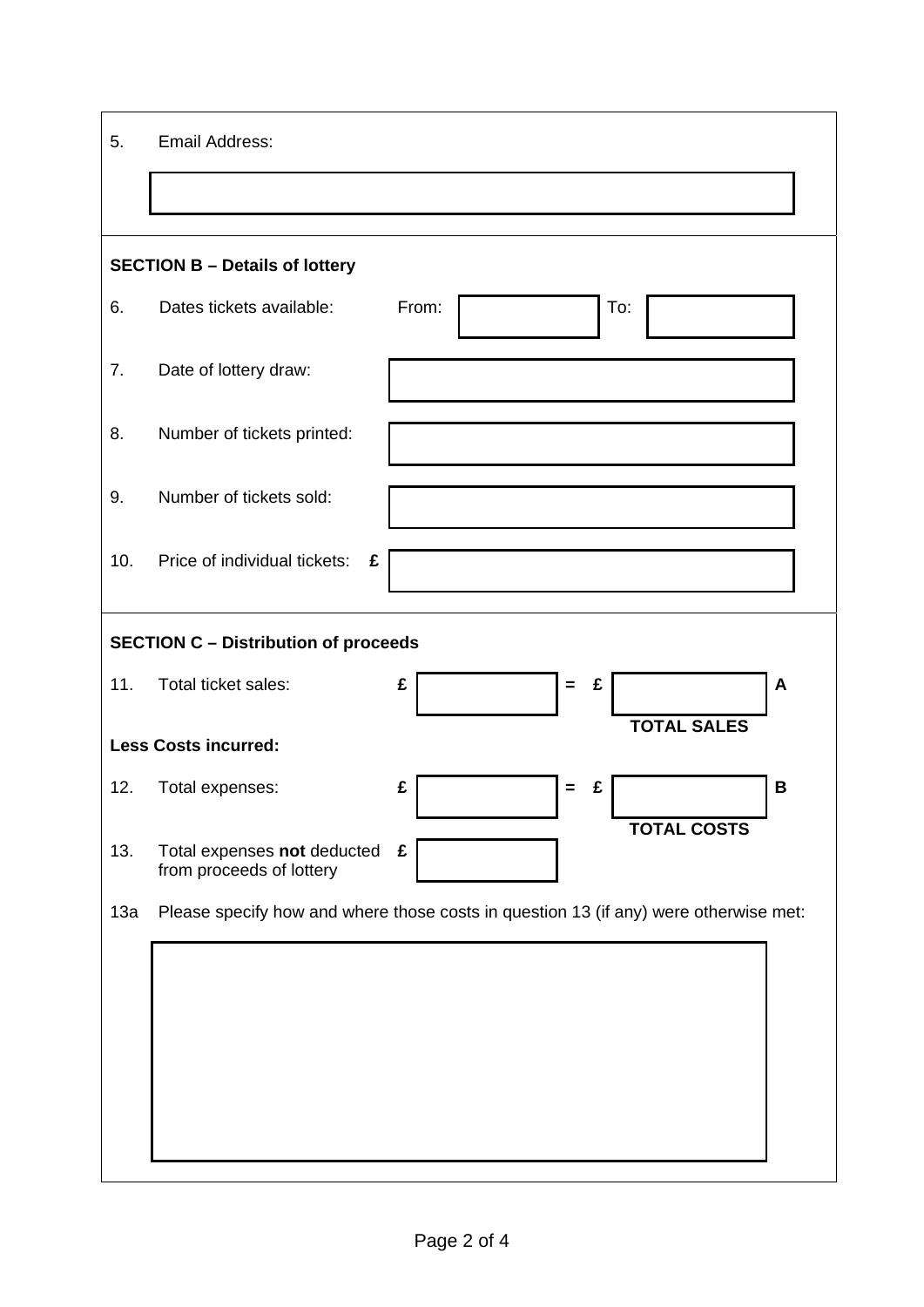